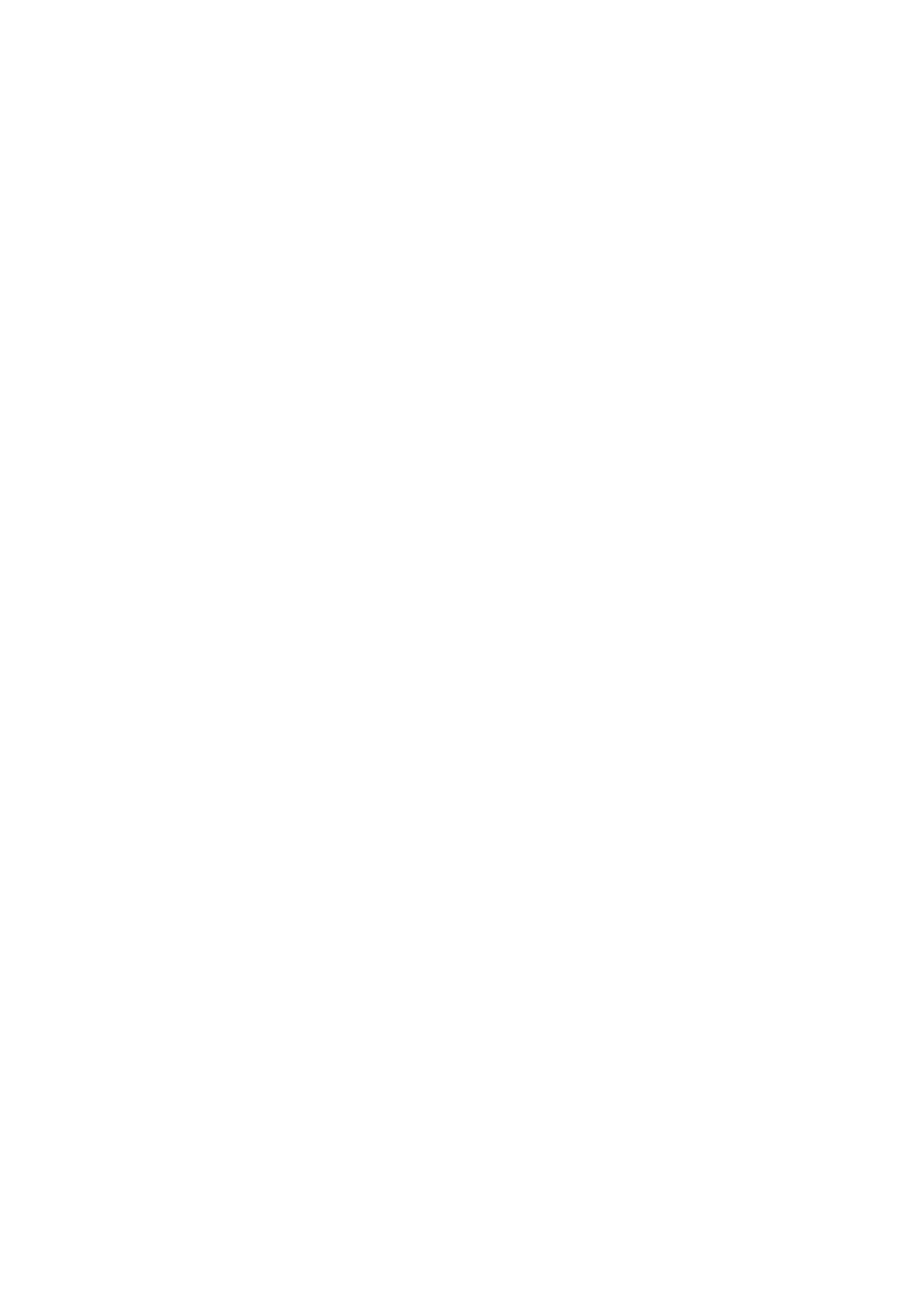## **NORTHERN TERRITORY OF AUSTRALIA**

As in force at 23 December 2015 \_\_\_\_\_\_\_\_\_\_\_\_\_\_\_\_\_\_\_\_

\_\_\_\_\_\_\_\_\_\_\_\_\_\_\_\_\_\_\_\_

## **SURVEILLANCE DEVICES ACT**

## **Regulations under the** *Surveillance Devices Act*

### **1 Citation**

These Regulations may be cited as the *Surveillance Devices Regulations*.

## **2 Corresponding laws**

For the definition *corresponding law* in section 4 of the Act, each of the following is declared to be a corresponding law:

- (a) *Police Powers and Responsibilities Act 2000* (Qld);
- (b) *Police Powers (Surveillance Devices) Act 2006* (Tas);
- (c) *Surveillance Devices Act 1999* (Vic);
- (d) *Surveillance Devices Act 2007* (NSW);
- (e) *Crimes (Surveillance Devices) Act 2010* (ACT)*.*

## **3 When tracking device may be installed, used or maintained**

- (1) For section 13(2)(d) of the Act, a person may install, use or maintain a tracking device in the following circumstances:
	- (a) in accordance with the directions of the person in charge of an emergency or search and rescue operation to search for a person or thing during the operation;
	- (b) in accordance with the directions of the person in charge of a hospital or nursing home (the *manager*) to monitor the location of a patient if:
		- (i) the patient is under a legal obligation to stay in the hospital or nursing home and the manager reasonably believes the patient is likely to try to leave; or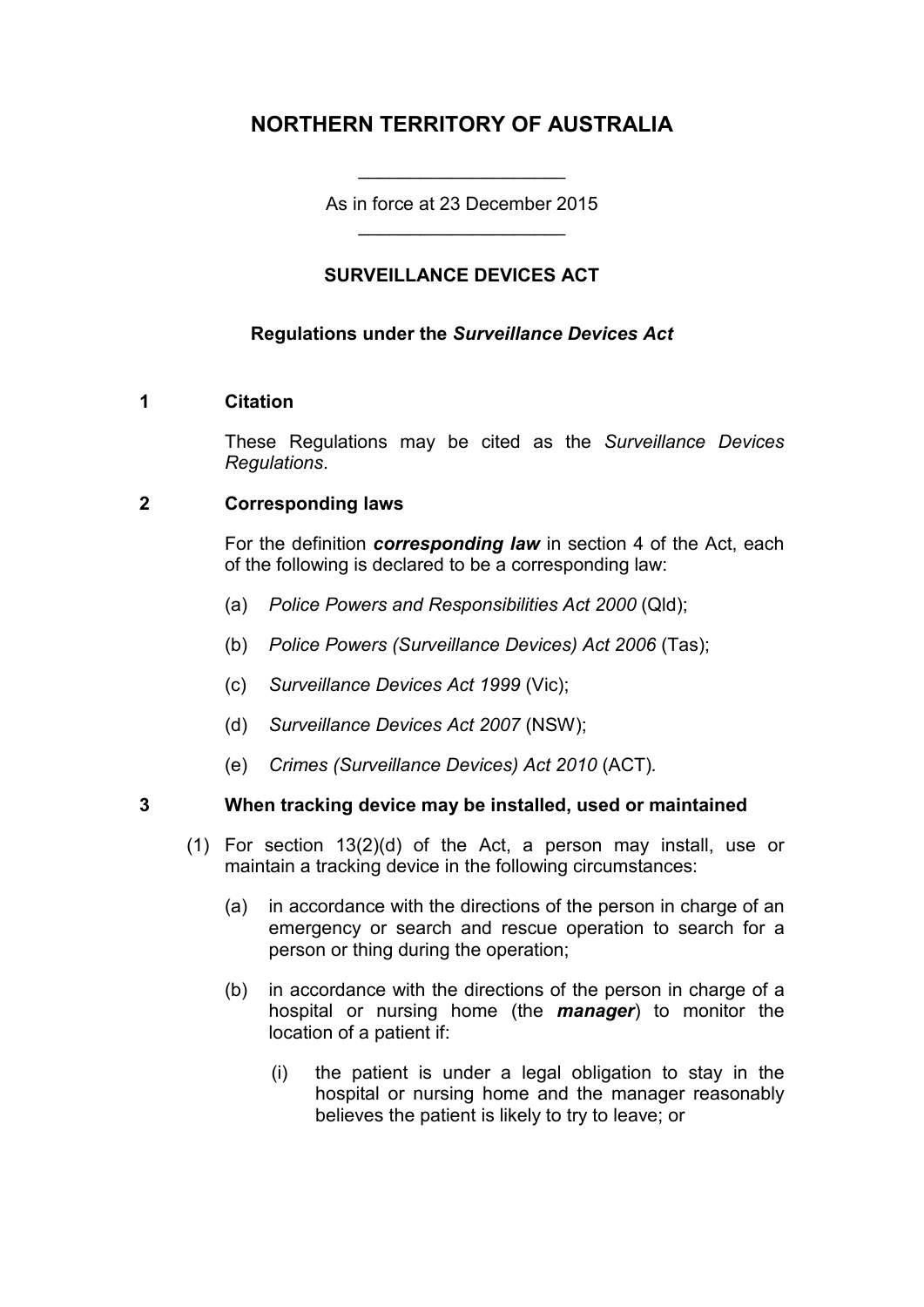- (ii) the manager reasonably believes the patient is likely, because of illness, lack of awareness or other incapacity, to leave the hospital or nursing home without proper regard to his or her health or safety; or
- (iii) if the manager reasonably believes the patient is likely to be unlawfully taken from the hospital or nursing home;
- (c) in accordance with the directions of the Commissioner of Correctional Services or person in charge of a custodial correctional facility, to monitor the activities and location of a prisoner in the facility;
- (d) in accordance with the directions of the Commissioner of Correctional Services to monitor the activities and location of a monitored offender to the extent that the offender is required by the monitoring requirement to submit to the monitoring;
- (e) to monitor the location of an animal or thing the subject of a research project.
- (2) In this regulation:

*custodial correctional facility*, see section 11(1)(a) of the *Correctional Services Act*.

*monitored offender* means a person subject to a monitoring requirement.

*monitoring requirement* means any of the following:

- (a) a home detention order, community custody order, community based order, release on bond without conviction, release on bond following conviction or suspended sentence of imprisonment under the *Sentencing Act*;
- (b) an alternative detention order under the *Youth Justice Act* that is subject to a condition mentioned in section 102(1)(b) of that Act;
- (c) a conduct agreement under the *Bail Act* that is subject to a condition mentioned in section 27A(1)(ia) or (ib) of that Act;
- (d) a parole order under the *Parole Act* that is subject to a condition mentioned in section 5(5C)(a) or (b) of that Act;
- (e) a supervision order under the *Serious Sex Offenders Act* if the supervisee is subject to a monitoring obligation as defined in section 64(2) of that Act;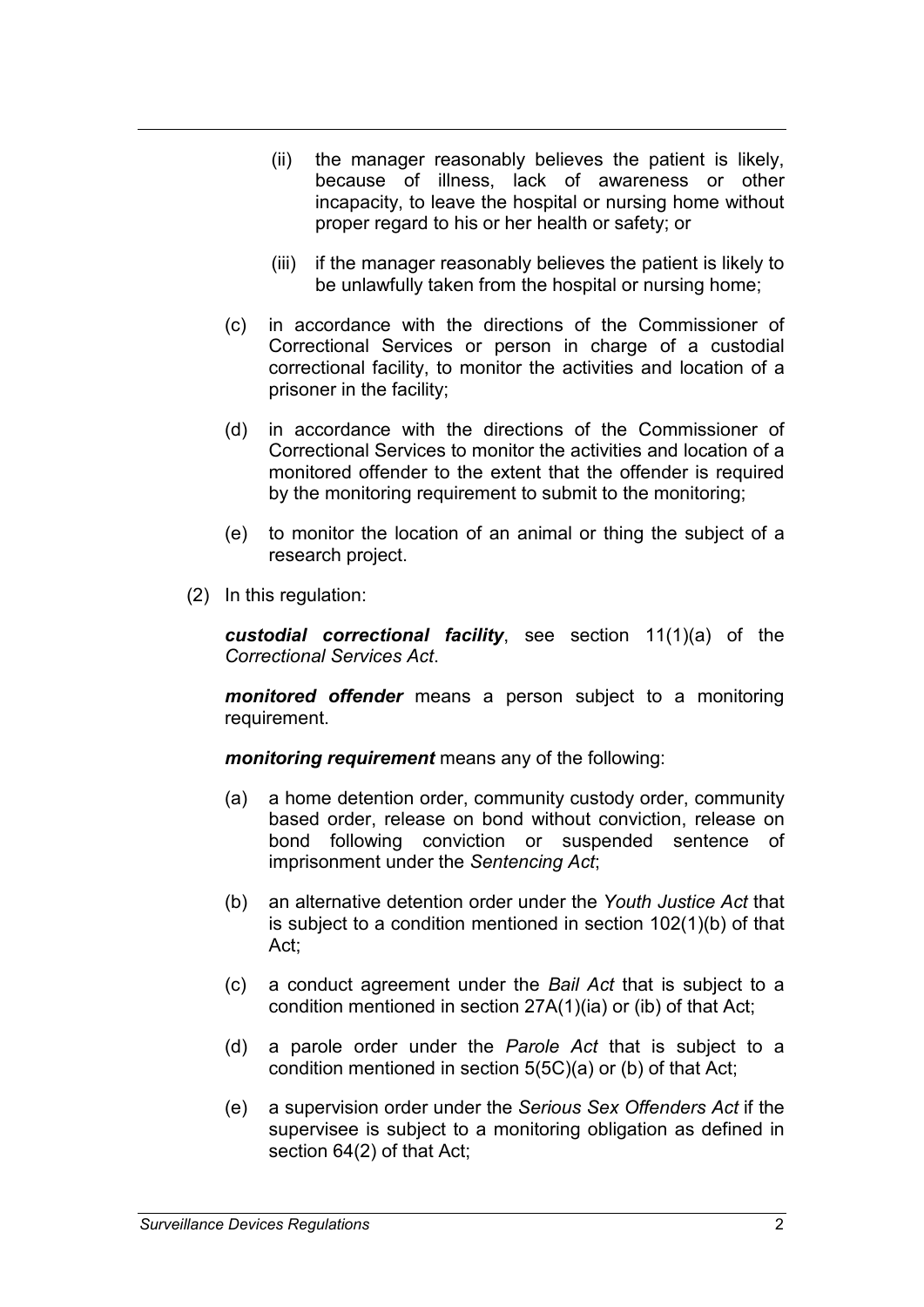(f) a leave permit under Part 3.3 of the *Correctional Services Act*.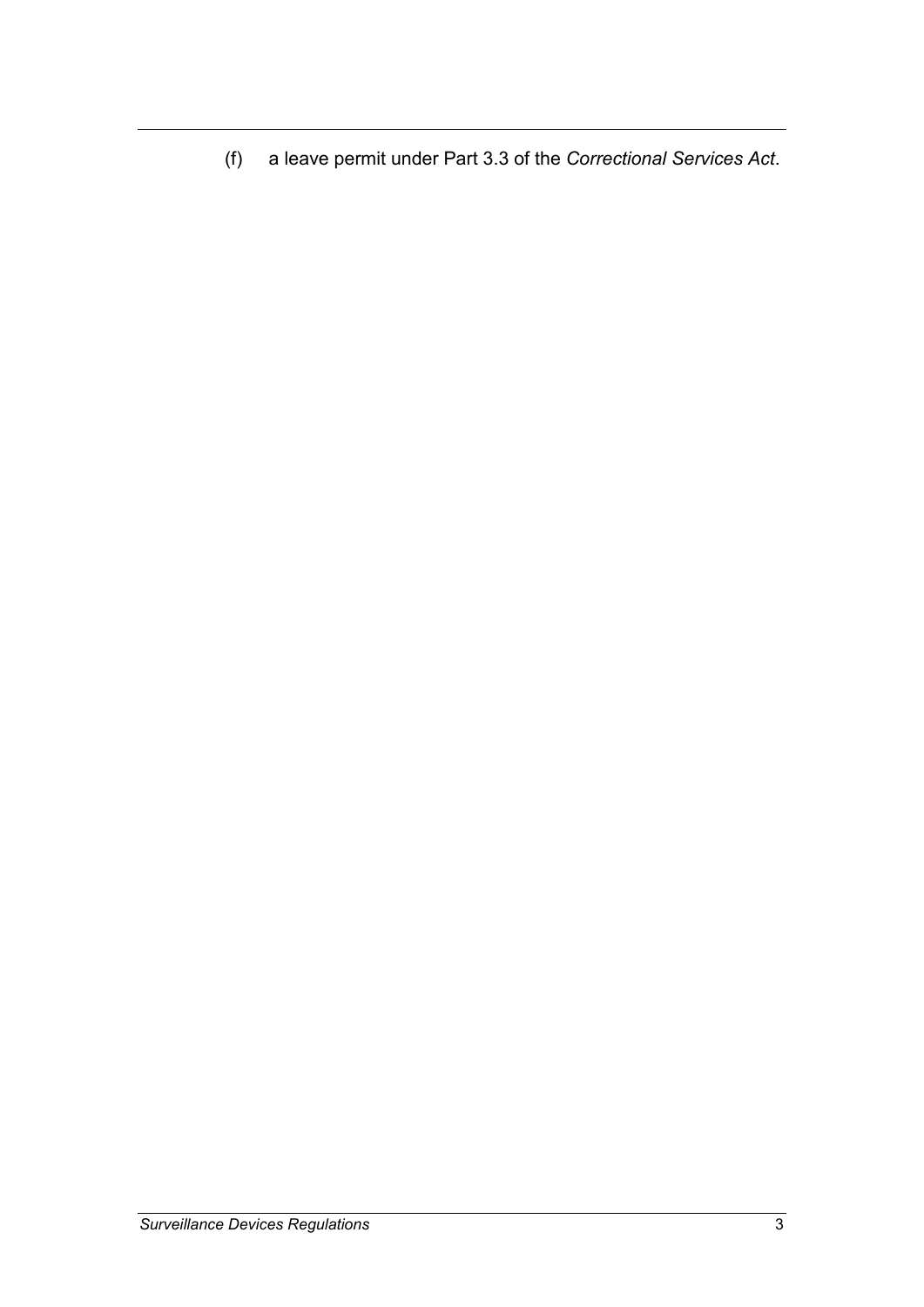#### **ENDNOTES**

**1 KEY**

Key to abbreviations

| amd = amended           |
|-------------------------|
| $app = appendix$        |
| $bl = by-law$           |
| $ch = Chapter$          |
| cl = clause             |
| div = Division          |
| $exp = expires/expired$ |
| $f = forms$             |
| <b>Gaz = Gazette</b>    |
| hdg = heading           |
| ins = inserted          |
| It = $long$ title       |
| nc = not commenced      |

**amd = amended od = order app = appendix om = omitted** *<u>pt</u>* **= Part**  $r$  = regulation/rule **rem = remainder div = Division renum = renumbered exp = expires/expired rep = repealed f = forms s = section** *Gaz* **=** *Gazette* **sch = Schedule hdg = heading sdiv = Subdivision ins = inserted SL = Subordinate Legislation lt = long title sub = substituted**

## **2 LIST OF LEGISLATION**

## *Surveillance Devices Regulations* **(SL No. 2, 2008)**

| Notified  | 5 March 2008 |
|-----------|--------------|
| Commenced | 5 March 2008 |

#### *Surveillance Devices Amendment Regulations 2010* **(SL No. 8, 2010)**

| <b>Notified</b> | 30 June 2010 |
|-----------------|--------------|
| Commenced       | 30 June 2010 |

#### *Prisons (Correctional Services) (Community Orders) Regulations 2011* **(SL No. 53, 2011)**

| Notified  | 20 December 2011                                           |
|-----------|------------------------------------------------------------|
| Commenced | 27 February 2012 (r 2, s 2 Justice (Corrections) and Other |
|           | Legislation Amendment Act 2011 (Act No. 24, 2011) and Gaz  |
|           | S9, 21 February 2012)                                      |

#### *Serious Sex Offenders Act 2013* **(Act No. 9, 2013)**

| Assent date | 3 May 2013                               |
|-------------|------------------------------------------|
| Commenced   | 1 July 2013 (Gaz G24, 12 June 2013, p 2) |

#### *Correctional Services (Related and Consequential Amendments) Act 2014* **(Act No. 27, 2014)**

| Assent date | 4 September 2014                                  |
|-------------|---------------------------------------------------|
| Commenced   | 9 September 2014 (Gaz S80, 9 September 2014, p 2) |

# *Surveillance Devices Amendment Regulations 2015* **(SL No. 33, 2015)**

| <b>Notified</b> | 23 December 2015 |
|-----------------|------------------|
| Commenced       | 23 December 2015 |